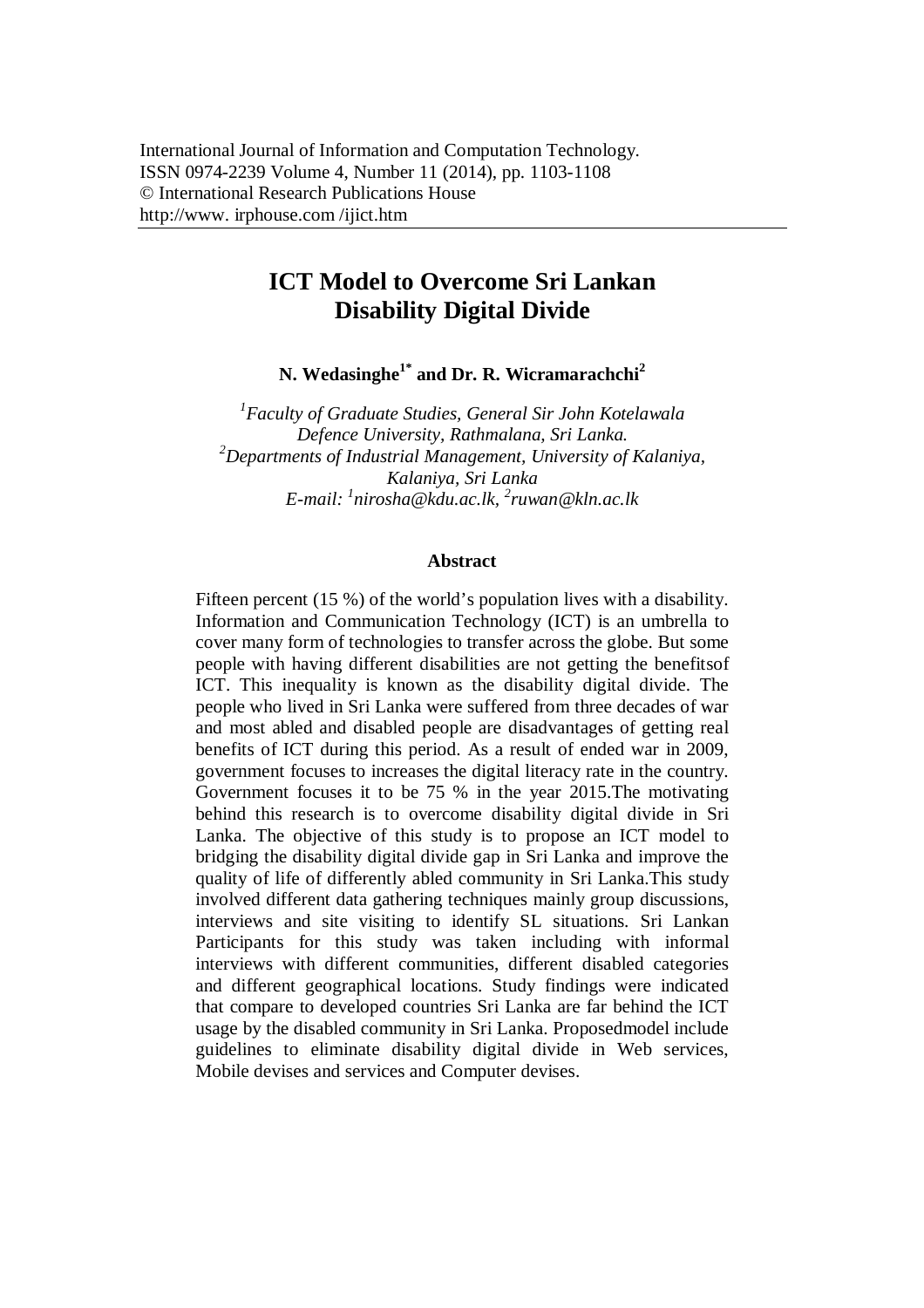**Keywords**: Digital Divide, Persons with Disability, Sri Lanka Disability Divide, Disability Digital Divide.

### **1. Introduction**

Different disability groups and different organizations define disability with many definitions. These interpretations influenced by different interpretations influenced by historical, social, legal and philosophical. In additions to that disability models also having different disability definitions. According to the MDRC(2012) there are different models of disability such as social model, medical model, expert or professional model, right based model, charity model, religious model, economic model, customer model and rehabilitation model of disability. According to the different definitions it is indicated that this community is a disadvantaged group in the society. ICT access by this community also consider as a common problem in the world.

According to the Internet world statistics (2013), states that there is a divide of access of information among the world. It could be happen due to many reasons and disability also one aspects .This divide call as disability digital divide. According to the definitions of inventor and director of www Tim Berners Lee states that "The power of the web is in its universality. Access by everyone regardless of disability is an essential aspect".

Different solution models have proposed by the different researchers to solve this digital gap. According to the above different models this digital divide solutions basically depend with the culture, political influences, social view point on differently abled community and the technological usage by the country. It is prove that by nations to nations it is vary therefore the objective of this study is to propose an ICT model to bridging the disability digital divide gap in Sri Lanka and improve the quality of life of differently abled community in Sri Lanka.

#### **2. Sections**

This section covered with the research methodology, literature review and findings of this research.

#### **2.1 Methodology**

Research strategy used for this study is mixed approach. Field and literature survey has been conducted to do this research. In the first phase of this research literature survey conducted to identify the main current problems and issues faced by the disabled community in the world. These findings were categorized in to four phases such as web access related issues, Mobile devises and services related issues and computer devises related issues.

This second study was carried out to identify the issues faced by the Sri Lankan disabled community. Therefore this study involved different data gathering techniques mainly group discussions, interviews and site visiting to identify SL situations. Sri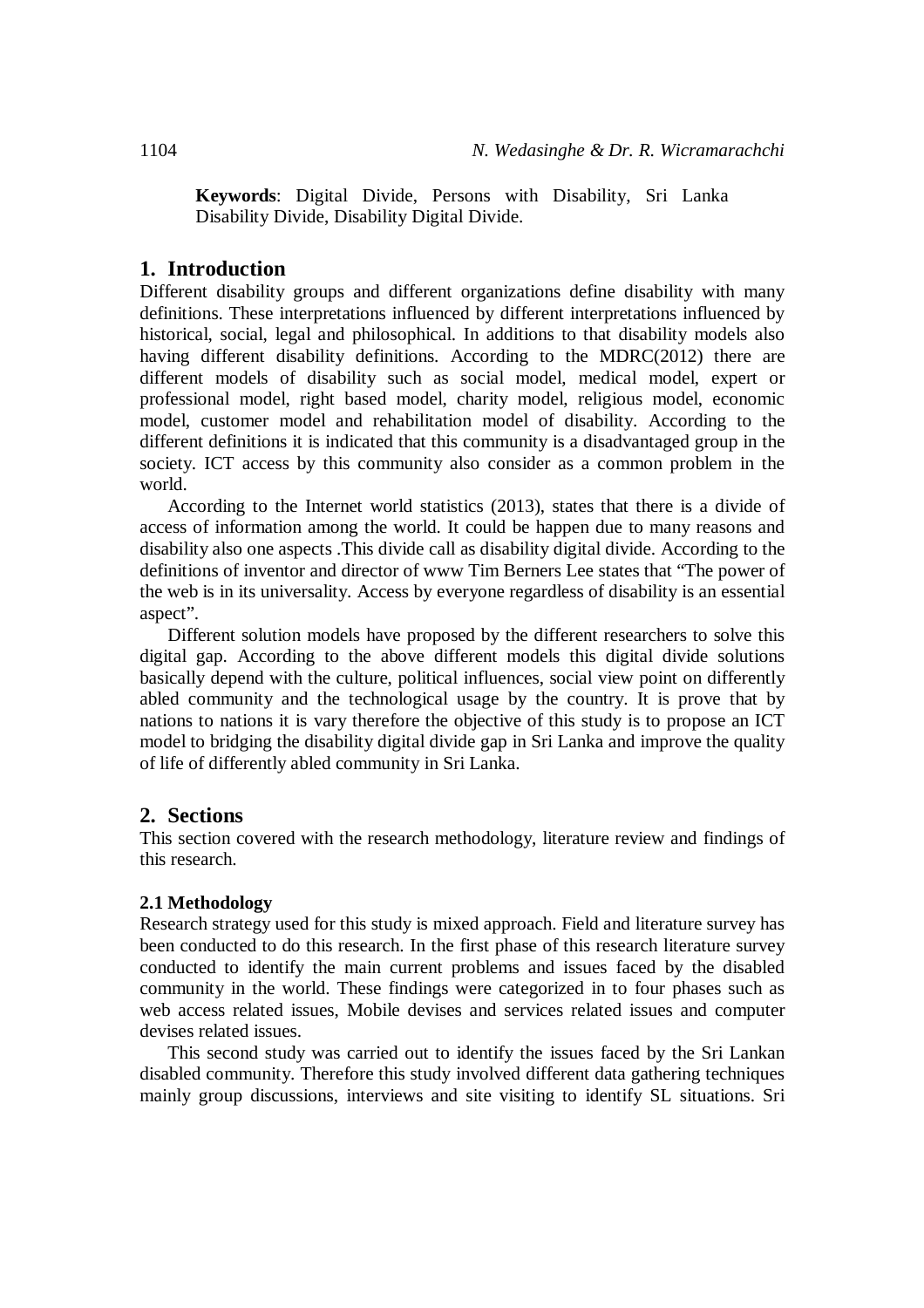Lankan Participants for this study was taken including with informal interviews with different communities, different disabled categories and different geographical locations.

Collected data were analyzed based on qualitative approach according to three themes. Analysis techniques used in this research were compared and contrast among the literature survey data with empirical study data. In additions to that frequency counts were used and data were presented in graphically by charts according to the three themes.

#### **2.2 Literature Review**

According to the literature the digital age is a period in human history characterized by the change from traditional industry that the industrial revolution brought through industrialization, to an economy based on information computerization. According to the Dobransky(2012) The increasing spread of the Internet holds much potential for enhancing opportunities for people with disabilities. However, scarce evidence exists to suggest that people with disabilities are, in fact, participating in these new developments. Will the spread of Information technologies (IT) increase equality by offering opportunities for people wth disabilities? Or will a growing reliance on IT lead to more inequality by leaving behind certain portions of the population including people with disabilities? With considering the above arguments is a proven that disabled people are nothaving equal opportunities to accessing information technology.

In the United Kingdom, for example, people were either discouraged or not actively encouraged to enter the workforce. In 1958, the British government realized the potential economic benefits in having people with disabilities in the workforce. . As a result, sheltered workshop were introduced and shared accommodation was encouraged (Schlesinger & Whelan,1979). Other countries, including Australia, Implemented similar policies shortly after the British Government initiative. In Sri Lanka it has not concern Government Policies at this time.

As a result of many years the disability movement in Sri Lanka has been requesting from the government a national policy on disability in the year 2003 National policy on disability was approved. This was the initial consideration for this community on Technology. Later in 2012 National action plan for disabled was taken in to consideration in Sri Lanka.

Sri Lanka has taken many initiations to bridging the gap of disability digital divide. ICTA the government authorized body on ICT in Sri Lanka has initiated some project to bridging the Sri Lankan digital divide.Accoding to the Dewapura(2013) ICT literacy was 4 % in 2003, now is 40%.ICTA offered its full co-operation for the rehabilitation and reconstruction work in the north and east. e-Sri Lanka revamp and continue e-Sri Lanka development initiations under the name 'Smart Sri Lanka'.

#### **2.3 Findings**

Findings of this research was done under two phases. In the first phase literature survey conducted under the three main ICT areas including web services, Mobile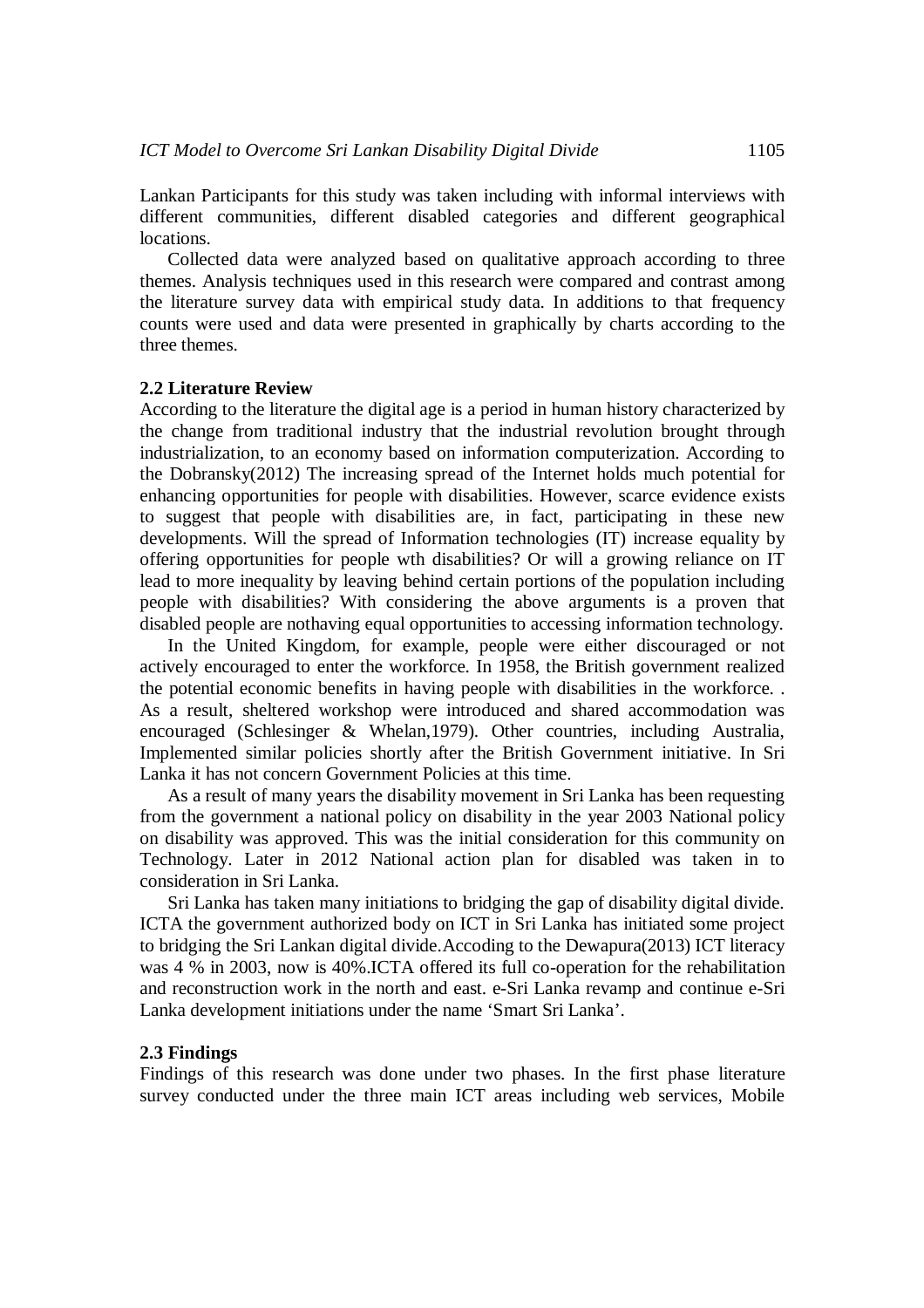devises and computer devises. From these findings it is indicated that there are many services offered by the ICT for differently abled community. Result of phase 01 shown in the Table 1.

|                           |                         | community in groce Encrutate survey i munities. |  |
|---------------------------|-------------------------|-------------------------------------------------|--|
| Available Web             | <b>Available Mobile</b> | Supportive Computer Devisers and                |  |
| Services(Internet) for    | devisers for            | others Servises for disabled users              |  |
| disabled users            | disabled users          |                                                 |  |
| Websites:                 | • Smartphones           | • Accessibility software: screen                |  |
| online educational        | and Tablets             | reading, voice to text, screen typing           |  |
| courses, social           | $\bullet$ SMS           | • Captions (closed and open) [eg.               |  |
| networking, shopping      | • Emergency             | Youtube]                                        |  |
| • Captioned telephone     | service access -        | • Captioned telephone (relay)                   |  |
| (relay)                   | voice, text and         | • Accessible e-books and e-documents            |  |
| • Telework: online jobs   | sign language           | • Gamified apps for special education           |  |
| and training, virtual     | • Captioned             | and recreation                                  |  |
| collaboration             | telephone (relay)       | • Open source software                          |  |
| • Telemedicine and e-     | • Mobile banking        | • Hearing Aids                                  |  |
| health                    | services                | • Smart homes                                   |  |
| Sign language             |                         | • Artificial intelligence – robots, digital     |  |
| interpretation over the   |                         | human modelling, emotion                        |  |
| web (Video Relay          |                         | recognition                                     |  |
| Service, Video            |                         | • Emergency communication response              |  |
| Relay Interpreting)       |                         | $-$ satellite,                                  |  |
| • Chat systems: VoIP,     |                         | • "Assistive Bridge to Safety":                 |  |
| audio, video, text, sign  |                         | emergency call subscriber servicexvi            |  |
| language, text to avatar, |                         | (911,                                           |  |
| realtime                  |                         | 112, 000, etc.)                                 |  |
| text                      |                         | • Speech to text, text to speech,               |  |
|                           |                         | speech/text to sign language                    |  |
|                           |                         | • Natural User Interfaces                       |  |
|                           |                         | • Emergency service access – text and           |  |
|                           |                         | sign language relay services                    |  |

**Table 1**: ICT products and services available for differently abled community in globe –Literature survey Findings.

According to the above findings it is indicated that there are different technologies and services offered by the ICT. According to the literature indicated that different tools and technologies available for differently abled community but there are different common barriers faced by them is cause for the disability digital divide. In order to identify the problems faced by the Sri Lankan disabled community second phase of the research was conducted. The second phase findings are summarized in the following Table 2 with the common problems and issued related to the above technologies and services.According to the above findings proposed some guideline to follow were given in the solution column in the Table 2 Solution column.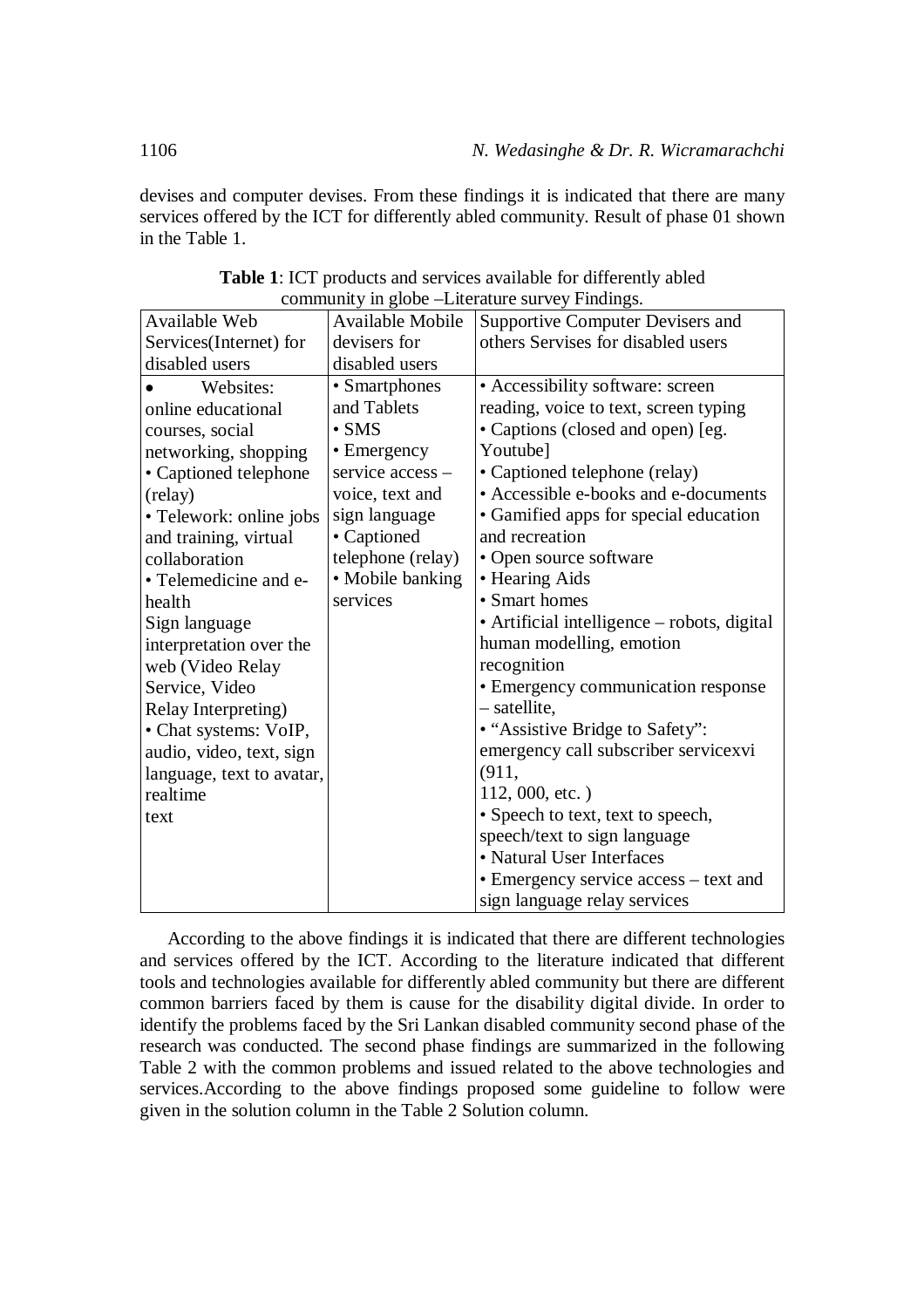| <b>Highest Priority</b> | <b>Problems faced by differently</b>     | <b>Solutions</b>            |
|-------------------------|------------------------------------------|-----------------------------|
| <b>Technologies</b>     | abled community in Sri Lanka             |                             |
| Websites:               | Most of the web sites are not            | Develop more online         |
| online educational      | supporting on line educational           | educational courses         |
| courses, social         | courses for Differently abled            | benefits for disabled       |
| networking, shopping    | community                                | community                   |
|                         |                                          |                             |
| Telework: online jobs   | Not providing any online Jobs for        | Develop a Popular           |
| and training, virtual   | this community and Not having            | online Job cites to access  |
| collaboration           | Special training for them. Virtual       | for disabled community.     |
|                         | collaboration is low among the           | Provide online training     |
|                         | community                                | for them and arrange        |
|                         |                                          | some virtual                |
|                         |                                          | collaboration among         |
|                         |                                          | them                        |
| Telemedicine and e-     | Per capita income is low among           | Develop national level      |
| health,                 | the community. Therefore this            | program for                 |
| Sign language           | benefit is not much popular among        | Telemedicine and e-         |
| interpretation over     | them both Telemedicine and the           | health and sign language    |
| the web (Video Relay    | Video relay Service.                     | interpretation with         |
| Service, Video          |                                          | Sinhala and Tamil           |
| Relay Interpreting)     |                                          | languages                   |
| Chat systems: VoIP,     | Use of Chat systems are                  | Develop some                |
| audio, video, text,     | comparatively higher than the            |                             |
|                         |                                          | awareness programme         |
| sign language, text to  | telemedicine and video relay<br>services | the community to            |
| avatar, realtimetext    |                                          | develop the above           |
|                         |                                          | servises.                   |
| Smartphones and         | Cost of smart phones are high and        | Provide low cost            |
| <b>Tablets</b>          | this community is reluctant to use       | Smartphone and tablets      |
|                         | some high technology sometimes           | and trane them to use       |
|                         | touch systems are complicated to         | these tools to use in their |
|                         | them comparing push button               | day to day life             |
|                         | system.                                  |                             |
| Mobile banking          | This technology is not popular           | Add some features to        |
| system                  | among the Disabled community             | text to voice converters    |
|                         | due to the functions are not             | and text enlarge            |
|                         | specifically concern for disabled        | facilities in current       |
|                         | community concerns. eg. Screen           | mobile banking systems      |
|                         | large Facility, Voice output             |                             |

**Table 2**: Web Services (Internet) related problems faced by the differently abled community in Sri Lanka.